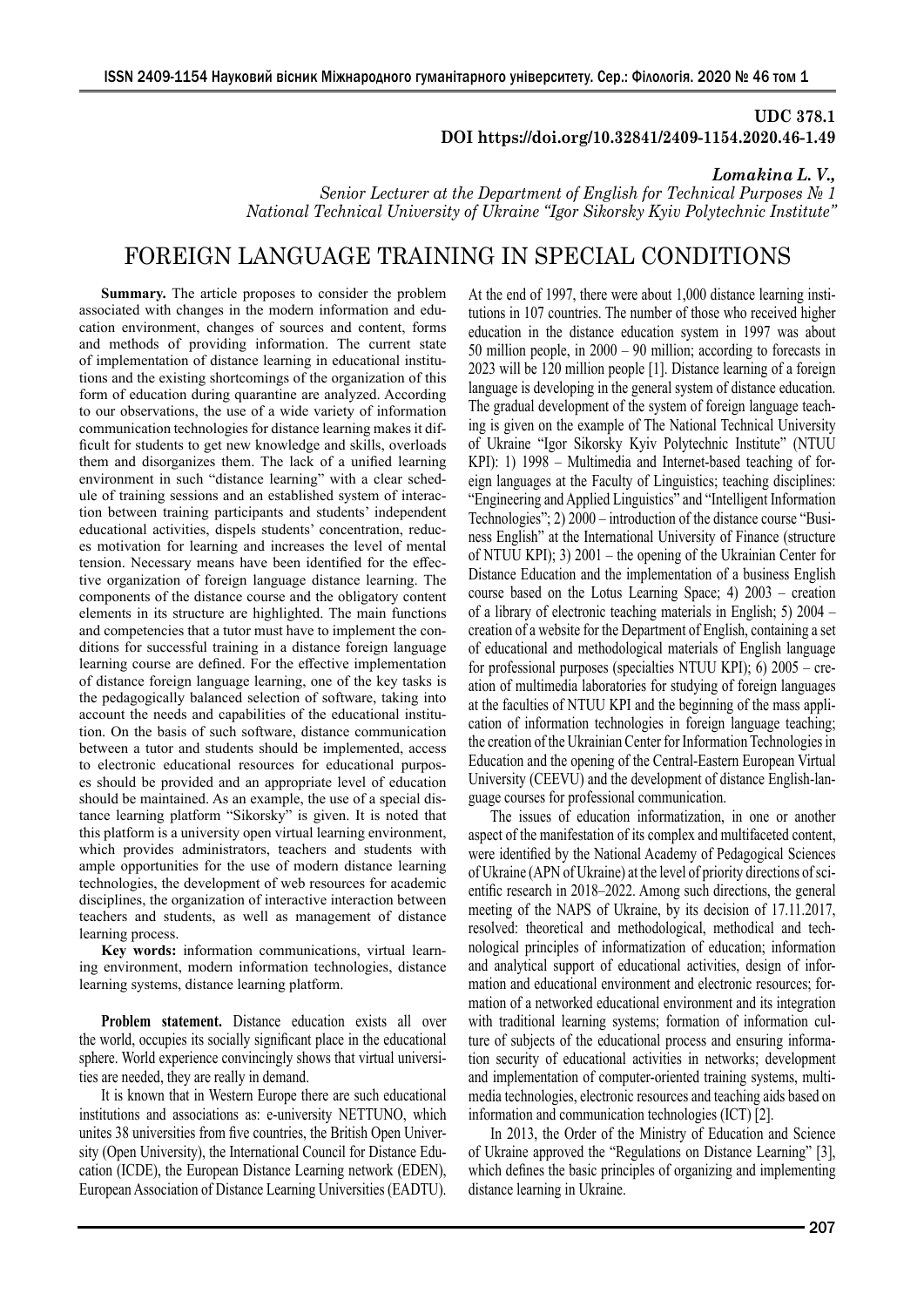Due to the threat of the coronavirus COVID-19 spread in Ukraine, by the decision of the Cabinet of Ministers [4], [5] from March 12, 2020, quarantine measures have been introduced for a long time, which prohibit applicants from visiting educational institutions throughout the country.

In such circumstances, the heads of educational institutions and institutions of preschool, general secondary, vocational, professional, higher and postgraduate education for the period of quarantine are obliged to provide the organization of the educational process on the basis of distance learning technologies [6].

Most of the teachers are aware of this form of organization of the educational process, but only a few have used its elements in their professional activities or for self-education. However, teachers today must quickly and effectively apply the latest technologies, methods and forms of education. As part of the reform of education and science, for this purpose, it is envisaged to create an educational portal with methodological and didactic materials, Ukrainian e-encyclopedias, multimedia textbooks and interactive online resources [7].

The primary task defined in the Concept for the Development of the Digital Economy and Society of Ukraine for 2018–2020 is the formation of a thorough national policy of digitalization of education as a priority component of the education reform, one of the main directions of which is the development of distance education using cognitive and multimedia technologies [8].

**Analysis of recent research and publication.** A great contribution to solving the scientific and applied problem of digitalization of education has been made by domestic and foreign scientists. V. Yu. Bykov notes that "among modern educational technologies that appeared at the end of the twentieth century and are now noticeably widespread in developed countries, are distance learning technologies that support and provide distance education (DL) [9]. To the main advantages of distance learning O.P. Mukoviz, K.R. Kolos and N.A. Kolomiiets include: automatic and timely updating of versions of the required software and electronic educational resources (EER), secure protection against unauthorized access, the possibility of simultaneous access of several users to educational resources and the ability to use resources anywhere or anytime [10]. M.I. Zhaldak, T.I. Koval, Yu.V. Trius, N.G. Syrotynko, A.V. Rybalko, N.E. Tverdokhliebov and others highlighted the basics of using distance learning technologies in the training of future specialists, including teachers.

Among the latest scientific works of foreign scientists, attention should be paid to how N. Levinsky, J. Muller, J. O'Rourke, D. Parrish; R. Phillips characterized the pedagogical and informational support of distance learning. Rebecca B. Reynolds notes that during the quarantine period, the so-called "emergency distance learning" is introduced, which is not identical to distance learning. The scientist notes that "the main goal of such training during a crisis is to quickly provide temporary reliable access to training and pedagogical support, but not the creation of a reliable educational ecosystem" [11].

At the same time, the problem of foreign language distance learning remains unresolved. Available research on the technology of organizing foreign language distance learning mostly carried out under normal conditions, without taking into account modern challenges caused by quarantine. Now, in conditions of isolation due to quarantine restrictions, for education organizers, teachers and students, problems of the institutional level have arisen – the lack of the possibility of using other forms of education, the lack of access to the premises of the educational establishment.

At the level of the educational institution, there is a need for a more coordinated organization of the educational process, in particular, the teachers' selection and use of not only one or a limited number of platforms within the educational institution with the required level of information security and health preservation, but also the selection of recommended software tools that should be installed outside the educational institution on the students' personal devices for their work with files of certain types and formats.

This largely applies to foreign language teachers, who have to provide appropriate Internet access, use their own software-hardware and technical means of information and communication technologies, handle and maintain them in working order at their own expense.

At the same time, problems and challenges at the institutional level may be exacerbated by regional challenges associated with the different levels of infrastructure development of different territories, communities, settlements and their individual areas, in particular, the low speed and quality of data transmission in the relevant Internet segments, and sometimes the lack of access to the network.

This necessitates the organization of an effective system of foreign language distance learning under quarantine conditions, the elements of which can be successfully used in traditional and inclusive education.

**The purpose of the article.** The purpose of the study is to analyze the structure of technologies for distance learning of a foreign language in quarantine conditions.

**Research**. Based on the concept of creating and developing a unified system of distance education in Ukraine and the methodological prerequisites for learning a foreign language as a means of foreign language communication, it can be concluded that improving of foreign language teaching at a university depends on the implementation of such fundamental issues of organizing the educational process as: rejection of the authoritarian style of teaching; orientation to the personal qualities of the subject of training; improvement of training technologies for academic disciplines, namely: avoiding the monologue as a traditionally predominant form of educational activity, and the development of such a form of teaching as polylogue (communication, conversation, discussion); understanding of foreign language communication not only as a ability to transform information into a structure and forms of a foreign language, but also as an inducement of a partner to some action of linguistic and non-linguistic order, as well as the realization of the self-expression of the interlocutor; understanding of knowledge not as impersonal information, but a set of skills that are actualized in the system of the subject's activity.

Therefore, one of the most important directions of distance learning at the Faculty of Linguistics of NTUU KPI is the creation and use of a single educational environment and the creation of own curricula. At the same time, programs should include both the basic level of grammar, phonetics, vocabulary, listening for those who begin to study a foreign language at the university, and the level for undergraduate students, including journalistic articles; unadapt texts, native speakers' audio recordings and simultaneous translation functions.

Distance education is an individualized process of education, which occurs mainly through the indirect interaction of distant participants of the educational process in a specialized environment functioning on the basis of modern psychological, pedagogical, information and communication technologies [12]. V.Yu. Bykov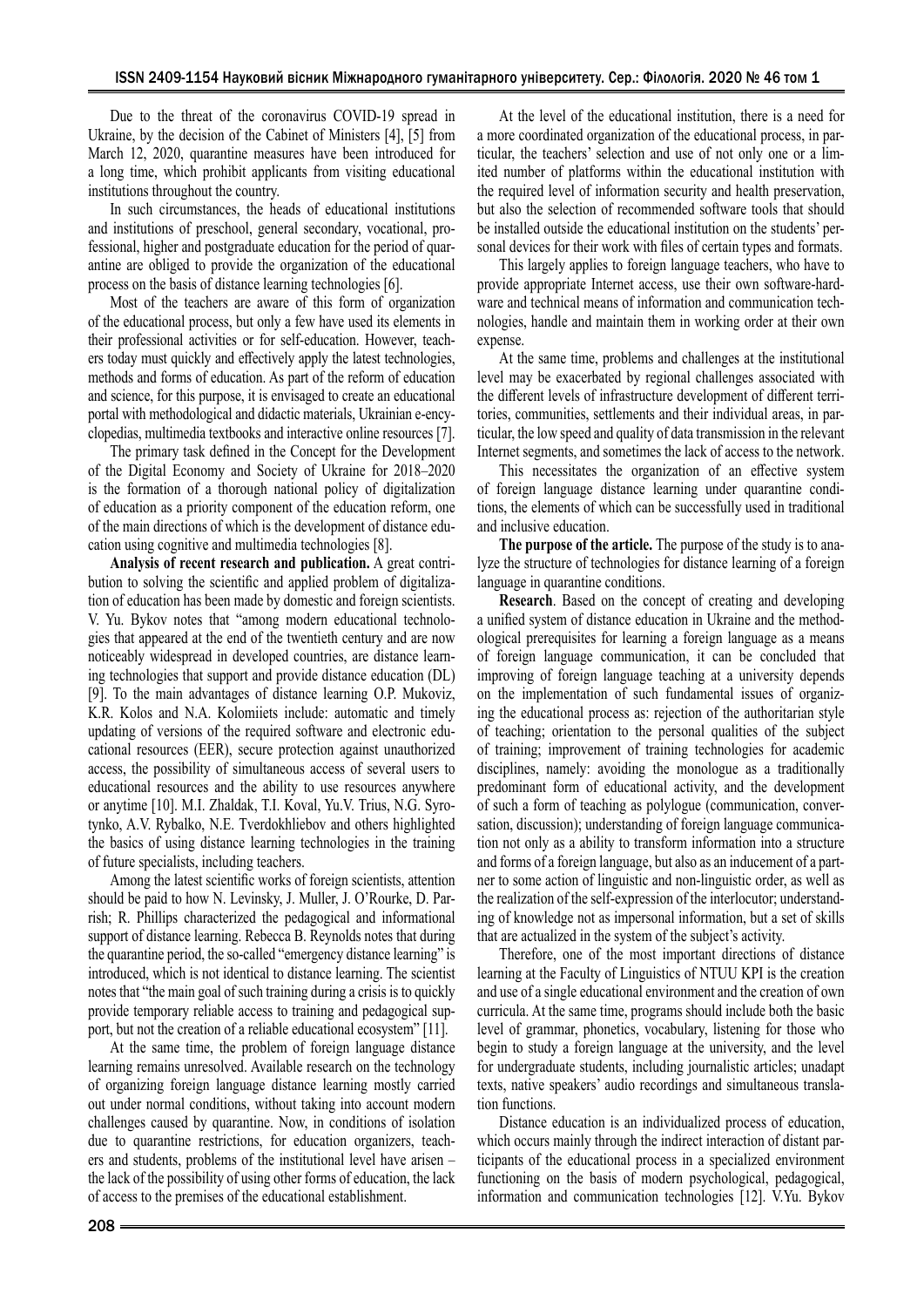determines that distance education is a form of organization and implementation of the educational process, in which its participants carry out educational interaction (both synchronously and asynchronously in time) fundamentally and predominantly extraterritorially based on digital technologies [9, p. 191].

A distance course is a set of teaching materials and educational services created in a virtual educational environment for the organization of distance learning based on information and communication technologies [9, p. 115].

Distance learning is an interactive process based primarily on the paradigm of modern education, which is aimed at creating an interactive communication network space, identifying the individual characteristics of each participant, encouraging him for finding an independent problems' solution, to self-education [13].

The main components of the distance course are the systems of learning materials and training services. The system of educational materials includes: structured electronic interactive educational materials placed in a computer-oriented learning environment; printed materials (textbook, reference notes, workbook, guidelines for teachers) are developed in accordance with the specifics of the course; additional educational tools and educational information carriers of reference and encyclopedic nature (links to external resources: videos, documents, tests, etc.).

The system of training services (educational services) implements the functions of cooperation (delivery of learning materials to the student, creation of conditions for adaptation at the beginning of training, motivation throughout all educational process, ensuring interactive interaction of training participants) and the organization of students' independent study with self-assessment and control of knowledge and skills before training, during training, at the end of training.

When developing a distance learning course in a foreign language, it is advisable to use a weekly course format, which provides time for students to process learning materials independently or with the tutor's support in accordance with the curriculum, for doing homework or for recreation, hobbies and self-improvement.

Consider an example of the structure of a distance foreign language learning course for a separate group. In such a structure, it is necessary to provide: 1) the entire period of distance learning is divided into weeks: the dates of each of the academic weeks are indicated; 2) according to the schedule, the date of training and its duration are indicated for each week; 3) teachers fill each of these lessons with content, choosing the necessary activities (tasks, test, choice, seminar, etc.) and resources (page, file, URL links, etc.).

Mandatory content elements in the structure of the distance course: 1) introduction and course news (foreword; name, purpose, general information, scope, training duration, learning outcomes, requirements for students; a short description of training organization); 2) course program (a list of weekly classes with the topic title, the purpose of learning topic, week work plan, theoretical material, practical tasks, testing, glossary and library (recommended sources, resources, sites, etc.); abstract of theoretical and practical material; methodological guidelines for practical tasks; a list of the main elements of the distance course (textbook, background notes, etc.).

Distance foreign language learning course, located in a virtual learning environment, provides: management and administration of the educational process; providing knowledge by studying theoretical material; self-control; knowledge-based skills and habits; joint activities of students in small groups; synchronous and asynchronous communication; control over the assimilation of theoretical material; implementation of practical tasks and their monitoring [13, p. 109].

In distance learning of a foreign language, it is the tutor who is the key figure responsible for conducting classes with students, who creates an appropriate educational environment. He guides the learning process as an activity and tries to provide the planned results in terms of acquired knowledge and skills, as well as acquired students' personal abilities [13, p. 13].

Learning materials can rarely be adapted to the students' requirements, since these requirements often become known precisely during the process of training. Therefore, the tutor usually performs the adaptive role. He can help students become sufficiently autonomous and independent.

A foreign language distance course tutor does a lot of what a teacher does in traditional learning, for example, leading a group in a discussion with effective methods. However, he works in an electronic environment where participants are not accommodated in one real room at a specific time. A tutor teaches communication using different styles, approaches, language means, for example, questions, for improving the learning process in a group [13, p. 16].

For the organization of distance learning of a foreign language in an educational institution, it is important that the tutor has the following basic competencies: know the basics of telecommunication etiquette; possess information navigation skills; be able to create web pages; be proficient in a specific computer-oriented learning environment; be able to use the range of services provided by this environment; know the methods of activating students' activity in the network and be able to use them in distance learning; know active training methods (collaborative training, project method, multilevel training, research and search methods, etc.); be able to conduct role-playing network games; determine, through feedback, the effectiveness of students' learning activities; carry out high-quality semantic content of the distance learning course; identify problems with students' registration, record keeping, etc.; actively use the communicative capabilities of computer networks to organize communication between participants in the educational process.

A competent tutor is able to create a learning environment in which participants learn the essence, together generate ideas and thoughts. But the main person of distance foreign language learning is a student, so the following indicators should assess the effectiveness of learning: students' attitude to distance learning course; students' satisfaction with the learning process; students' achievements.

As a rule, a student feels comfortable in the learning environment if he is responsible for his studies: sets realistic goals; monitors his progress; reflects understanding; finds support both among tutors and among classmates [13, p. 42].

The main condition for the success of students' distance learning is a high level of motivation and self-discipline. Students evaluate the quality and positive features of the tutor interaction through reliable and timely feedback. During their training, students need advice on: planning the day's schedule; self-organization; improving learning skills; solving technical problems; completing educational tasks; informal learning with other students; self-assessment of knowledge quality; fulfillment of the tutor's requirements; execution of tests and control tasks [13, p. 50].

For the effective implementation of distance foreign language learning, one of the key tasks is the pedagogically balanced selec-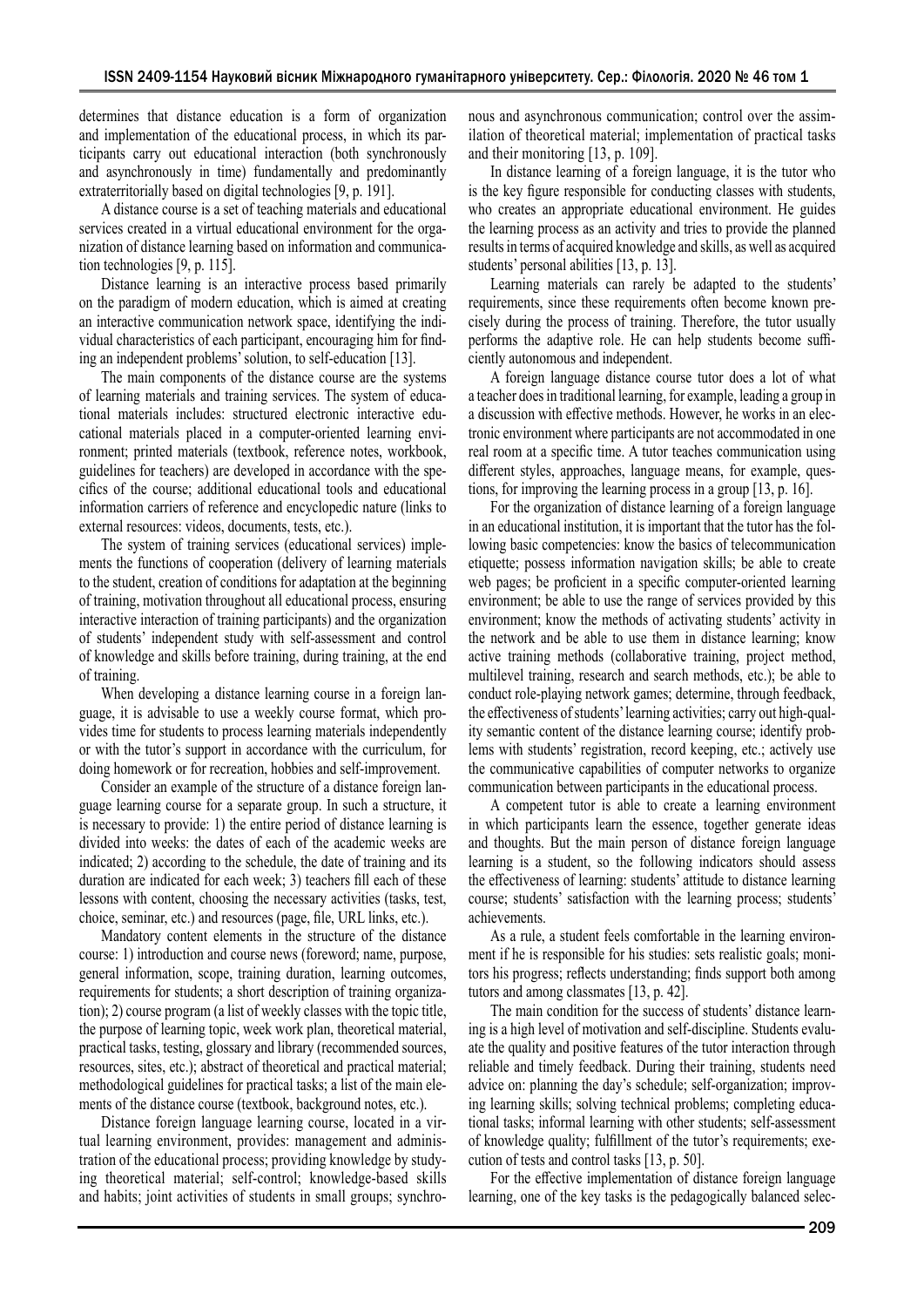tion of software, taking into account the needs and capabilities of the educational institution. On the basis of such software, distance communication between a tutor and students should be implemented, access to electronic educational resources for educational purposes should be provided and an appropriate level of education should be maintained.

However, according to our observations, the use of a wide variety of information communication technologies for distance learning makes it difficult for students to get new knowledge and skills, overloads them and disorganizes them. The lack of a unified learning environment in such "distance learning" with a clear schedule of training sessions and an established system of interaction between training participants and students' independent educational activities, dispels students' concentration, reduces motivation for learning and increases the level of mental tension.

It should be stressed, that in order to solve this problem, under quarantine conditions, for the implementation of distance learning in Igor Sikorsky Kyiv Polytechnic Institute almost 100% of respondents use a separate distance-learning platform "Sikorsky Distance Learning Platform". This platform is a university open virtual learning environment, which provides administrators, teachers and students with ample opportunities for the use of modern distance learning technologies, the development of web resources for academic disciplines, the organization of interactive interaction between teachers and students, as well as management of distance learning process. The basic web environment on the platform is Moodle, G Suite for Education and other software products designed to implement distance learning. Currently, 175 distance foreign language-learning courses have already been registered.

At the same time, for the implementation of distance learning, teachers and students use only those ICTs with which they are familiar and have the opportunity to use them in the realization of the planned activities, in particular: for message distribution and file exchange – Viber, Telegram, Google ClassRoom, e-mail, social networks; for the presentation of educational material – Google cloud services (YouTube, Disk, Presentations, Documents, Sites, ClassRoom), Zoom, educational platforms; to monitor students' learning activities – Viber, email, Google ClassRoom, Google Forms and others.

**Conclusions.** During the review and analysis of the creation of a distance education system under quarantine conditions, it was found that the arsenal of information and technological means used by universities is quite diverse, and in addition, it is rapidly expanding. An analysis of the possibilities of accessing the Internet shows that in almost all regions of Ukraine, it is possible to get DL services. Teaching staff has the necessary technical support, but the biggest problem for distance learning participants is the lack of high-speed Internet access.

To implement distance learning in educational institutions, teachers use special distance learning platforms, in particular Google ClassRoom, Moodle, "Sikorsky", etc. At the same time, for the implementation of distance learning, teachers use only those software tools with which they are familiar and which they can use to implement the planned activities in distance learning.

The developed technology of organizing distance learning for students of educational institutions provides a clear, logical and systemic combination of: the necessary means for organizing distance learning; the prerequisites for using the specified electronic educational resource; the main components and structure of the distance course, contributes to the creation of conditions for learning in activities and cooperation; functions and competence of a tutor, which are necessary for the effective distance learning implementation.

The main characteristics of the DL system, which declare openness, the possibility of combining work with training, flexibility have not yet been fully realized due to insufficient development of a high-quality information and educational environment.

Further research requires identifying the methodological features of the implementation of mass distance learning for students of education institutions under quarantine conditions.

## *References:*

- 1. Tatarchuk H. (2000). Institutionalization of distance learning: the sociological aspect. *Obrazovanye*. № 1. Р. 63–72.
- 2. National Academy of Pedagogical Sciences of Ukraine, (2016). National report on the state and prospects of education in Ukraine. Ukraine, Kyiv: Pedagogical Thought. Р. 448. October 25, 2020. URL: http://lib.iitta.gov.ua/166230/1/nac%20dopovid%202016.indd%20 smal.pdf
- 3. Ministry of Education and Science of Ukraine. (2013). Order № 466 «On approval of the Regulations on Distance Learning». November 10, 2020. URL: https://zakon.rada.gov.ua/laws/show/z0703-13#
- 4. Cabinet of Ministers of Ukraine. (2020). Decree # 262 «On Amendments to the Resolution of the Cabinet of Ministers of Ukraine of March 11, 2020 # 211». November 17, 2020. URL: https://www. kmu.gov.ua/npas/pro-vnesennya-zmin-do-postanovi-ka-a262
- 5. Cabinet of Ministers of Ukraine. (2020). Decree # 211 «On Prevention of Spread of COVID-19 Coronavirus on the Territory of Ukraine». December 11, 2020. URL: https://www.kmu.gov.ua/ npas/prozapobigannya- poshim110320rennyu-na-teritoriyi-ukrayinikoronavirusu-covid-19
- 6. Ministry of Education and Science of Ukraine. (2020). Order # 406 «On Organizational Measures to Prevent the Spread of Coronavirus COVID-19». December 11, 2020. URL: https://mon.gov.ua/ua/npa/proorganizacijni-zahodi-dlya-zapobigannya-poshirennyukoronavirusu-sovid-19
- 7. Government Portal: The only web portal of the executive authorities of Ukraine. (2018). Education and Science Reform. December 15, 2020. https://www.kmu.gov.ua/diyalnist/reformi/rozvitok-lyudskogokapitalu/ reforma-osviti
- 8. Cabinet of Ministers of Ukraine. (2018). Ordinance # 67-r «On approval of the Concept of development of the digital economy and society of Ukraine for 2018-2020 and approval of the action plan for its implementation». December 11, 2020. URL: https://zakon.rada. gov.ua/laws/show/67-2018-%D1%80
- 9. (2008). Remote Course Development Technology / V. Bykov et al. Kyiv, Ukraine : Milenium.
- 10. Mukoviz O., Kolos K., Kolomiiets N. (2018) "Distance Learning of Future Primary School Teachers as a Prerequisite of Their Professional Development Throughout Life." *Information Technologies and Learning Tools*. V. 66. № 4. January 11, 2021. URL: https://journal. iitta.gov.ua/index.php/itlt/article/view/2265
- 11. Christine Greenhow, Rebecca B. Reynolds. (2020). "What are the pedagogical advantages of online learning, compared to in-person classroom learning?" Quotes from Experts: COVID-19 and Extended Online Learning. January 15, 2021. URL: https://www.sciline.org/ covid-expert-quotes/online-learning#toc
- 12. Verkhovna Rada of Ukraine. (2020). *Law of Ukraine «On Education».* January 18, 2021. URL: https://zakon.rada.gov.ua/laws/ show/2145-19/page.
- 13. (2005) Distance learning process / V. Kukharenko et al. Kyiv, Ukraine : Milenium.